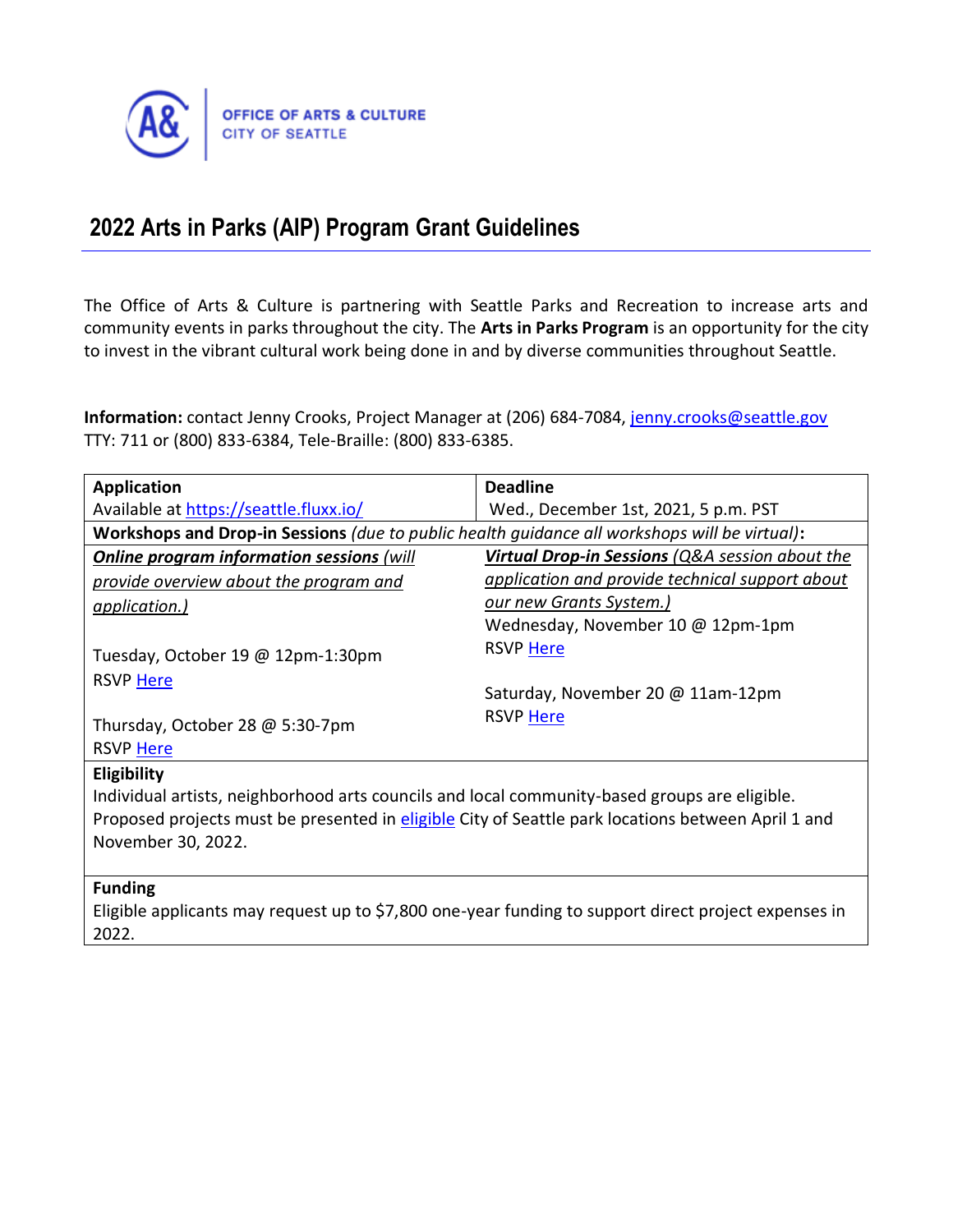### *Program Overview*

This program supports neighborhood arts councils, community-based groups, and individual artists that are seeking to activate [eligible](#page-6-0) Seattle Parks in underserved and economically constrained areas of the city. This grant supports new and established festivals or events that promote arts and cultural participation, celebrate diversity, build community connections, and activate parks through arts and culture while connecting with communities most impacted by systemic oppression including lowincome, people with disabilities, immigrant and refugee communities, and communities of color.

### *Program Purpose*

Cultural activities and parks are an essential part of a vibrant, healthy, and inclusive community. The mission of Seattle Parks and Recreation is to provide welcoming and safe opportunities to play, learn, contemplate, build community, and promote responsible stewardship of the land. In partnership with Seattle Parks and Recreation, the Office of Arts & Culture seeks to partner with arts and community groups to create a City where all artists, and communities have the freedom, agency, and platform to share and amplify their stories, art, cultures, and experiences, regardless of race, class, gender, age, ability, education, country of birth, citizenship, religion, and sexual orientation. Organizations, groups, and individual artists representing under-resourced communities including low-income, immigrant and refugee communities, and communities of color are encouraged to apply.

### *Eligibility and Requirements*

The **Applicant** must:

- be an individual artist, neighborhood arts council, or local community-based group. Organizations and individual artists representing communities most impacted by systemic oppression including low-income, people with disabilities, immigrant and refugee communities, and communities of color are encouraged to apply.
- have a Federal Tax ID number and be based in the city of Seattle. Groups applying are not required to be a  $501(c)(3)$  nonprofit nor are they required to use a fiscal agent.

#### The **Project** must:

- have a significant arts and culture component,
- be free and open to the public,
- have insurance,
- provide a platform for under-resourced artists and communities,
- adhere to Seattle Park and Recreation's mission statement (see **Program Purpose** above),
- and take place in an eligible city of Seattle park between April and November 2022.
	- o (*see attached list of preferred parks on pages 7-8*).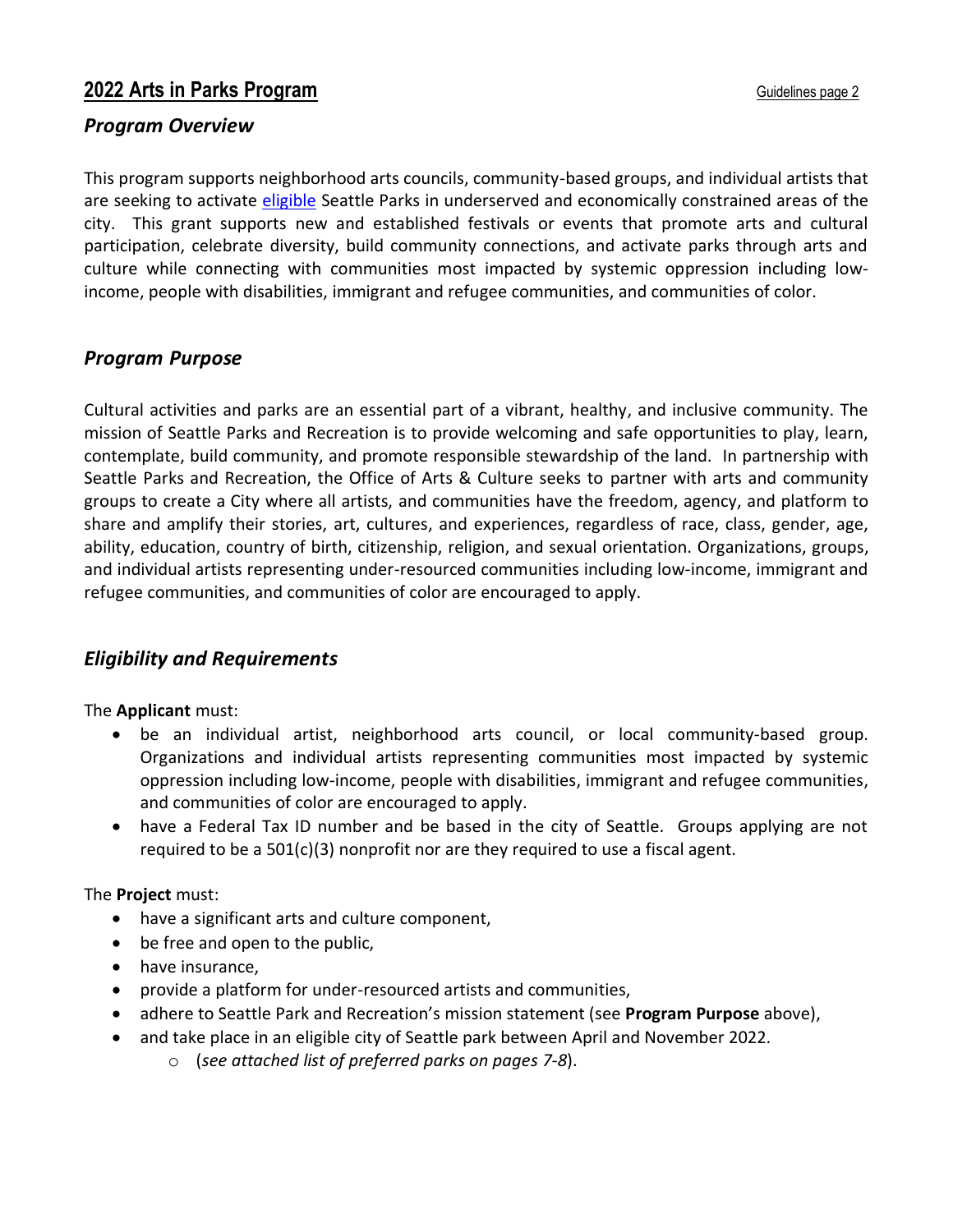o Events taking place in Downtown or City Center Parks or at Playfields and green spaces immediately adjacent to community centers are *not* eligible for this funding. Please see this list of ineligible parks on pages 8-9.

You may submit only one application per year to this program.

### *Funding*

Funded organizations will receive one (1) year of AIP funding support (for events in 2022) to go towards: artist fees, marketing and promotional fees, project management and personnel costs, supplies, equipment rentals or other production-related costs, required permits, and no more than 10% for foodrelated costs. Funds may not be used for fundraising, gifts, organizational administrative costs not directly related to the project or the purchase of equipment. There is no partial funding for this program and dependent on budgetary approval for 2022. Applicants can apply for the following levels of funding:

- \$1,300 (Requires no track record for event production.)
- $\bullet$  \$2,600\*
- \$5,200
- $\bullet$  \$7.800\*\*

*\*Only groups with a demonstrated history of producing events can apply for funding at \$2,600 level and above.*

*\*\*Events/projects previously funded at the \$7,200/\$7,800 level in years past may only apply for \$5,200 or less, EXCEPT events/projects that provide a minimum of 12 hours of public programming<sup>1</sup> in an eligible park over the course of at least four (4) days<sup>2</sup> . This restriction is based on feedback from community and to support more projects and help build capacity for events.*

### **This funding may not be used for**

- events not accessible and free to the public;
- religious services;
- events or presentations in which fundraising is the primary purpose;
- gifts;
- organizations administrative costs not directly related to the project;
- purchase of equipment or software;
- food related costs above the allowable 10%.

<sup>1</sup> *Public Programming* refers to the hours that your event is advertised to the public, for example the times listed on promotional materials where you have scheduled activities for the public to participate in. This does not include set-up or training hours prior to the publicized start time of your event or activity.

<sup>&</sup>lt;sup>2</sup> This is a new restriction this year. The event days can be consecutive or spread out during the eligible time frame for this program between April and November 2022.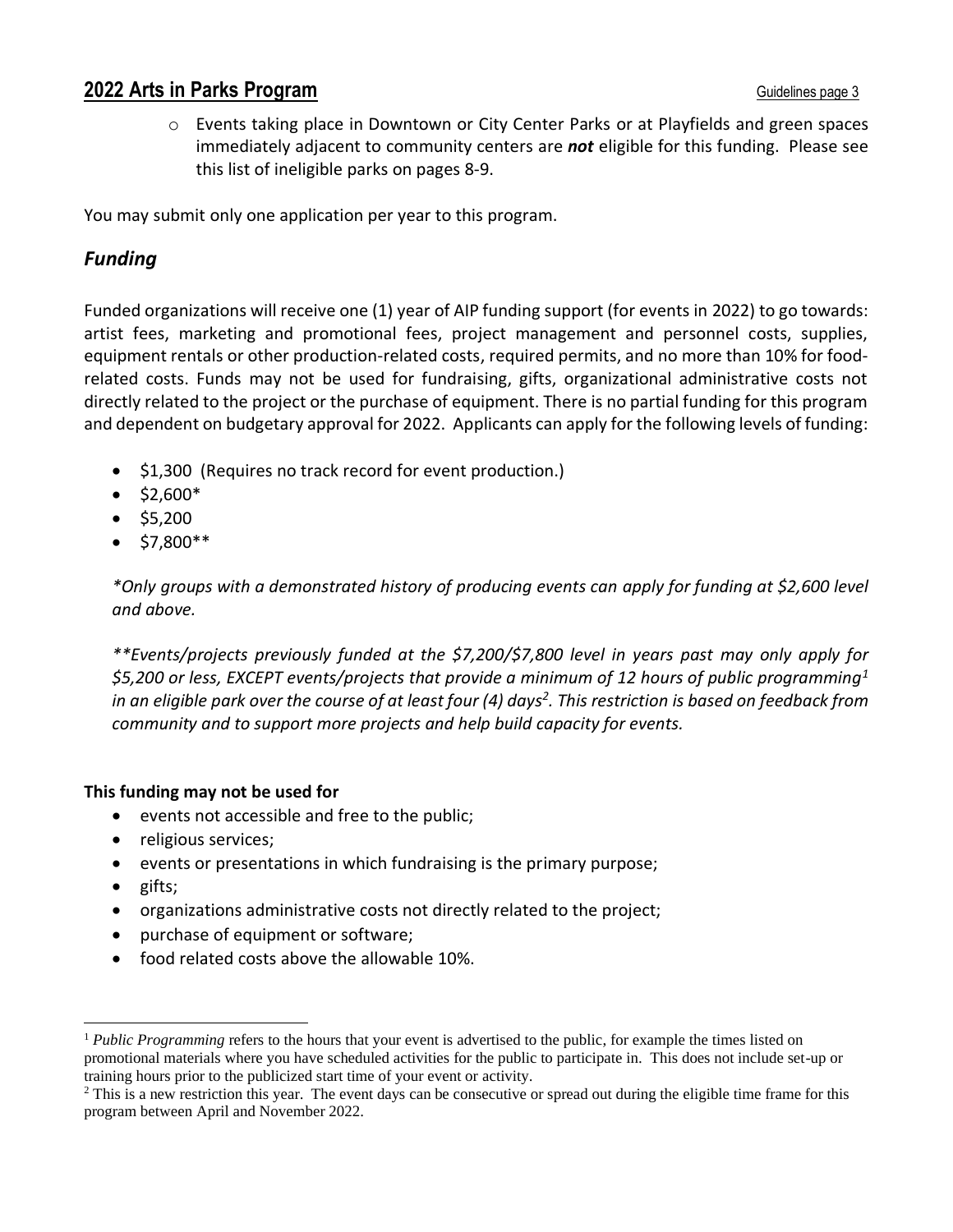### *Evaluation Criteria*

Proposals submitted to the program will be evaluated on the following criteria (**50 pts total**):

- **Strength of Project (20 pts):** A clear, well-conceived event that promotes arts participation and community relations through meaningful and unique experiences. Demonstrates an authentic relationship to cultural community, neighborhood, or other community of interest.
- **Community Impact (20 pts):** The Project plan describes meaningful efforts to be inclusive, foster community, encourage participation, reach a diverse audience, and creates accessibility especially for those most impacted by structural racism and oppression.
- **Feasibility (10 pts):** The organizing group/individual has a proven track-record of presenting this and/or other event(s); evidence of community involvement and support; and clear realistic budget for the event.
- **Preferred Parks:** Priority will be given to projects that take place in one or more of the preferred parks identified in the list on pages 7-8, which may particularly benefit from increased use by the public.

# *Application Components*

*The City of Seattle just started using a new application system in 2021. If you have not done so already, you will need to create a new profile before you are able to access the application.* 

- **Contact/Fiscal Sponsor information:** This section provides additional contact information that is specific to this application but not already requested in the registration profile.
- **Demographic Information:** This will not be reviewed as part of your application but rather to help us learn more about the communities that we serve through our programs so that we can continue to work towards making our programs more equitable. All questions are optional, but the questionnaire will need to be submitted before you can proceed to the rest of the application.
- **Application Information:** Brief questions related to your project including, dates, location, size, etc.
- **Project Information:** The purpose of these questions is to share information about your event/project, the community it serves and some background about yourself**.**
	- 1. **Project Title:** The name of your event
	- 2. **Brief Description of Project:** Short description of your event or project. For example, something that you might put on a community calendar.
	- 3. **Project Description**: Describe the activities of the festival, event, or project for which you are seeking funds. Include information about how arts and culture will be featured in your project or event.
	- 4. **Community Building through Arts and Culture**: Please describe who attends your event. How does your project use arts and culture to build community? Describe what your efforts will be to be inclusive, engage diverse populations, and increase accessibility.
	- 5. **Background and Capacity**: Provide a brief history of your arts programming and presenting activities. What support can you provide of your capacity to produce this event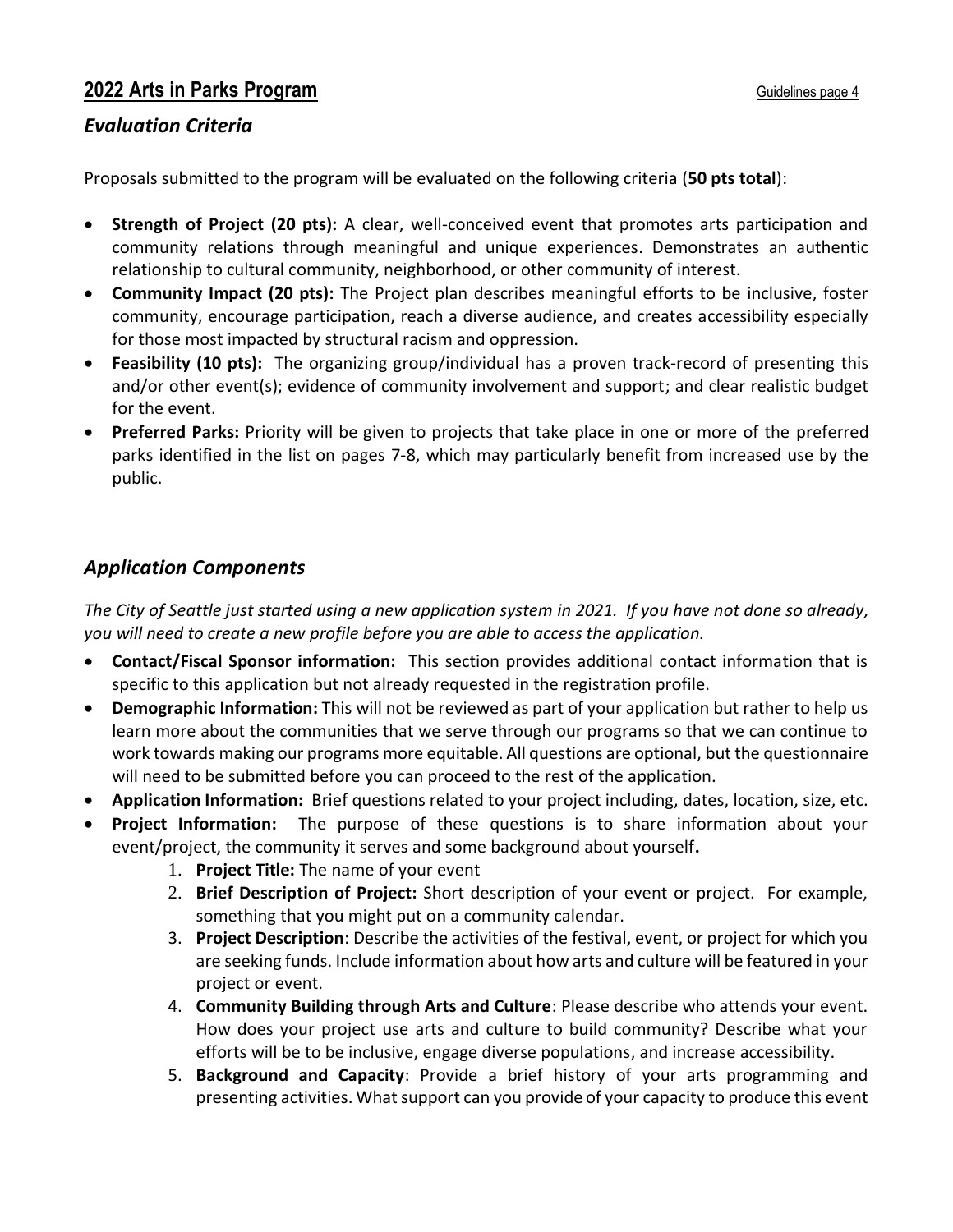successfully? Describe any key partnerships (with organizations, groups, or individuals) that will assist in the successful completion of this project or event.

• **Budget:** Fill out and upload the [project budget template.](http://www.seattle.gov/arts/programs/grants/arts-in-parks-program) Your budget should reflect the cost of the event in 2022, income and expenses should balance, and any donated items or services should be included. There is also a space for you to include some notes about your budget.

### *Timeline*

*(timeline is an estimate and subject to change.)* 

| End of Nov 2021 | Following the deadline, an independent peer panel of artists, community<br>representatives, and event producers will participate in a racial equity and implicit<br>bias training. |
|-----------------|------------------------------------------------------------------------------------------------------------------------------------------------------------------------------------|
| December        | The peer panel will review and score applications according to the program<br>eligibility.                                                                                         |
| Early January   | The peer panel meets to discuss each application in relation to the program<br>criteria and make funding recommendations.                                                          |
| End of January  | The Seattle Arts Commission and Seattle Parks and Recreation leadership will<br>review final recommendations and vote to approve.                                                  |
| Early February  | Applicants are notified whether they have been recommended for funding.                                                                                                            |
| Apr - Nov 2022  | Partners produce their events and submit their reporting documents to receive<br>funding.                                                                                          |

# *Completing the online application*

• Create or update your profile at https://seattle.fluxx.io/ (*the City of Seattle is implementing a new online application system in 2021. If you have applied to this program previously, you will need to create a new profile.)* Complete the application online answering all questions fully and submit by the deadline.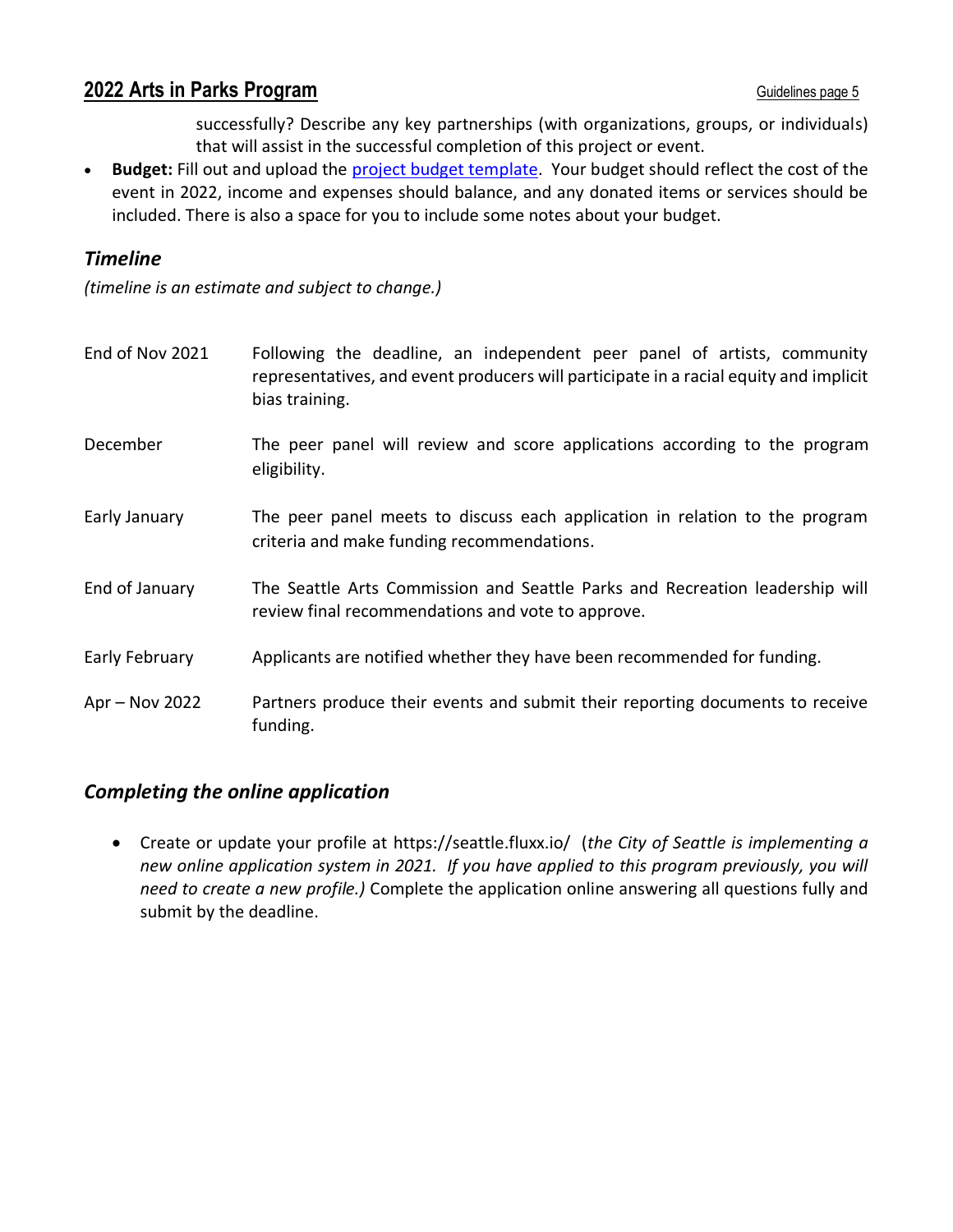# *Obligations of award recipients*

*If your project is selected for funding, you must meet the requirements listed below.*

### *Acknowledgement*

Organizations and individuals receiving awards from the Office of Arts & Culture must acknowledge the City of Seattle's support in printed materials, signage visible to the public, via social media, or in other ways appropriate to the project. The Office will supply preferred wording and logos in electronic format.

### *Public Benefit*

State law authorizes the purchase of services on behalf of the public, but not the donation of public money to organizations or individuals. Funded organizations and individuals must provide public benefits to citizens of Seattle as a condition of their funding.

### *Seattle Business License and Washington State UBI Number Are Required for Payment*

Individuals and organizations awarded funds from the Office of Arts & Culture must have a Seattle business license and a Washington state Unified Business Identification (UBI) number prior to receiving final payment. (The business license and UBI numbers are NOT needed to apply for funds.)

#### *Reporting*

After funding recommendations are approved, the Office of Arts & Culture staff will work with the applicant to go over the required reporting documents in order to receive funding. Award recipients will need to sign a contract prior their event, as well as a provide a copy of promotional material. Partners are paid on a reimbursement basis after projects or services are completed and a final report is submitted (approximately 4-6 weeks after paperwork is received.)

### *Insurance*

Award recipients will be responsible for securing Event Liability Insurance for their project and list the City of Seattle as additionally insured.

#### *Taxes*

Award recipients are responsible for paying all applicable taxes. At the time of notification, you will need to complete appropriate paperwork and submit and updated W-9.

*Application Tips* All funding programs are highly competitive. We encourage you to:

- **read the guidelines,** check your eligibility, and follow the online instructions carefully.
- **explore the online application early** so you can plan ahead.
- **attend an information session** to get in-person guidance and hear other applicants' questions, especially if you are a first-time applicant.
- **update or complete your basic registration** and profile at https://seattle.fluxx.io/.
- **talk with the project manager** about any questions, or to review your draft application as early as possible before the deadline. We are happy to assist, but last-minute help is limited due to timing, the holidays, and volume of requests.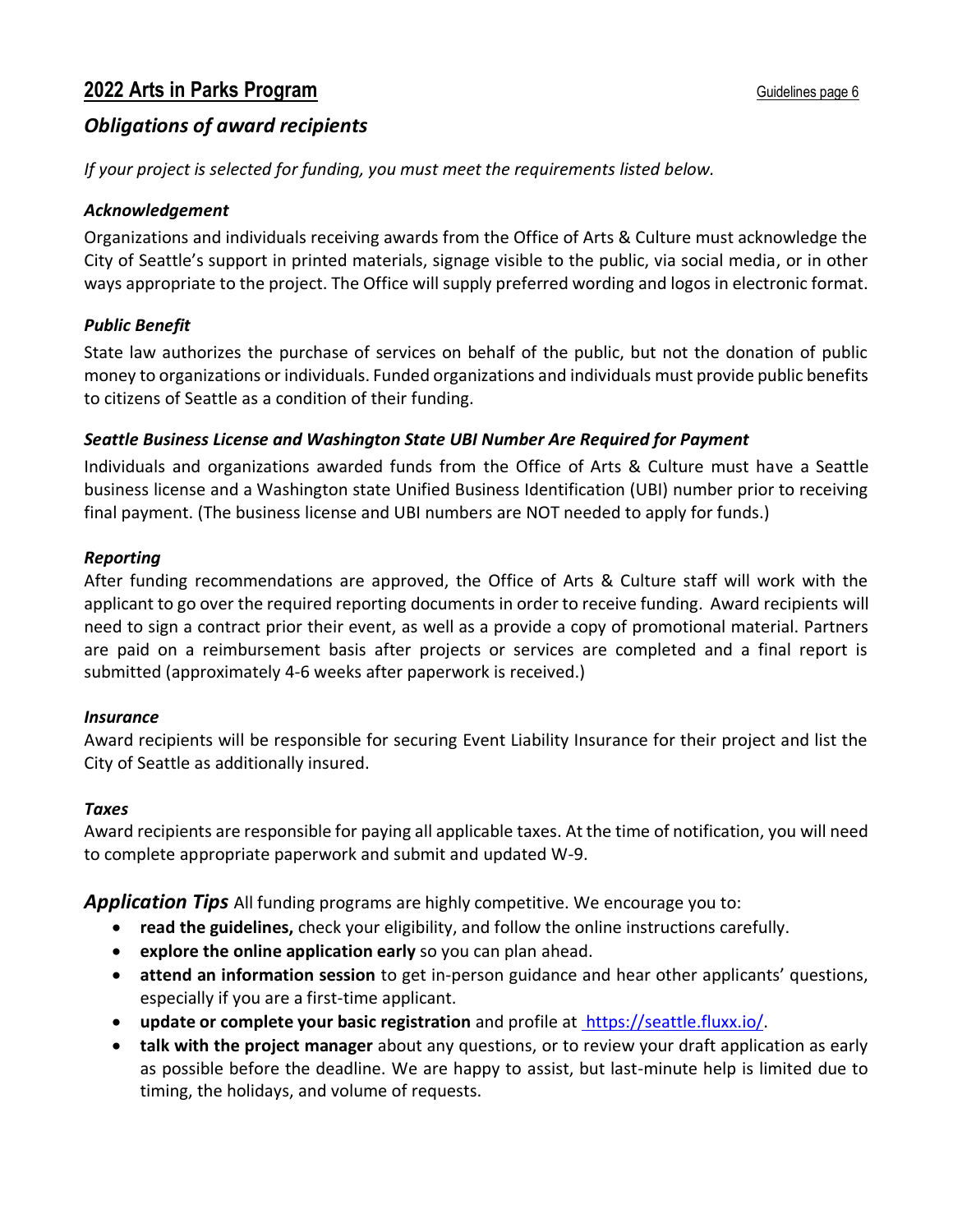- **be clear and concise in your application** panelists read and evaluate many applications.
- **save often,** save your work at the end of every page online, and be sure to re-read and preview your work before you submit.
- **double-check your budget** and make sure income equals expenses.
- **submit your application before the deadline** so you have time to deal with any potential technical issues.

### <span id="page-6-0"></span>*Eligible and preferred parks*

#### **LIST OF PREFERRED PARKS**

**Please visit the Seattle Parks [website](https://www.seattle.gov/parks/find) and use the Park Finder to view more information about any of the parks listed.**

#### CENTRAL

- Cal Anderson Park
- Dr. Blanche Lavizzo Park
- First Hill Park
- Judkins Park
- Flo Ware Park
- Pratt Park
- Powell Barnett Park

#### NORTH

- Albert Davis Park
- Ballard Commons Park
- Lake City Mini-Park
- Mineral Springs Park
- Salmon Bay Park
- University Playfield

#### SOUTHEAST

- Beer Sheva Park
- John C. Little Park
- Martha Washington Park
- Othello Park
- Pritchard Island Beach

#### SOUTHWEST

- Duwamish Waterway Park
- Highland Park Playground
- Myrtle Reservoir Park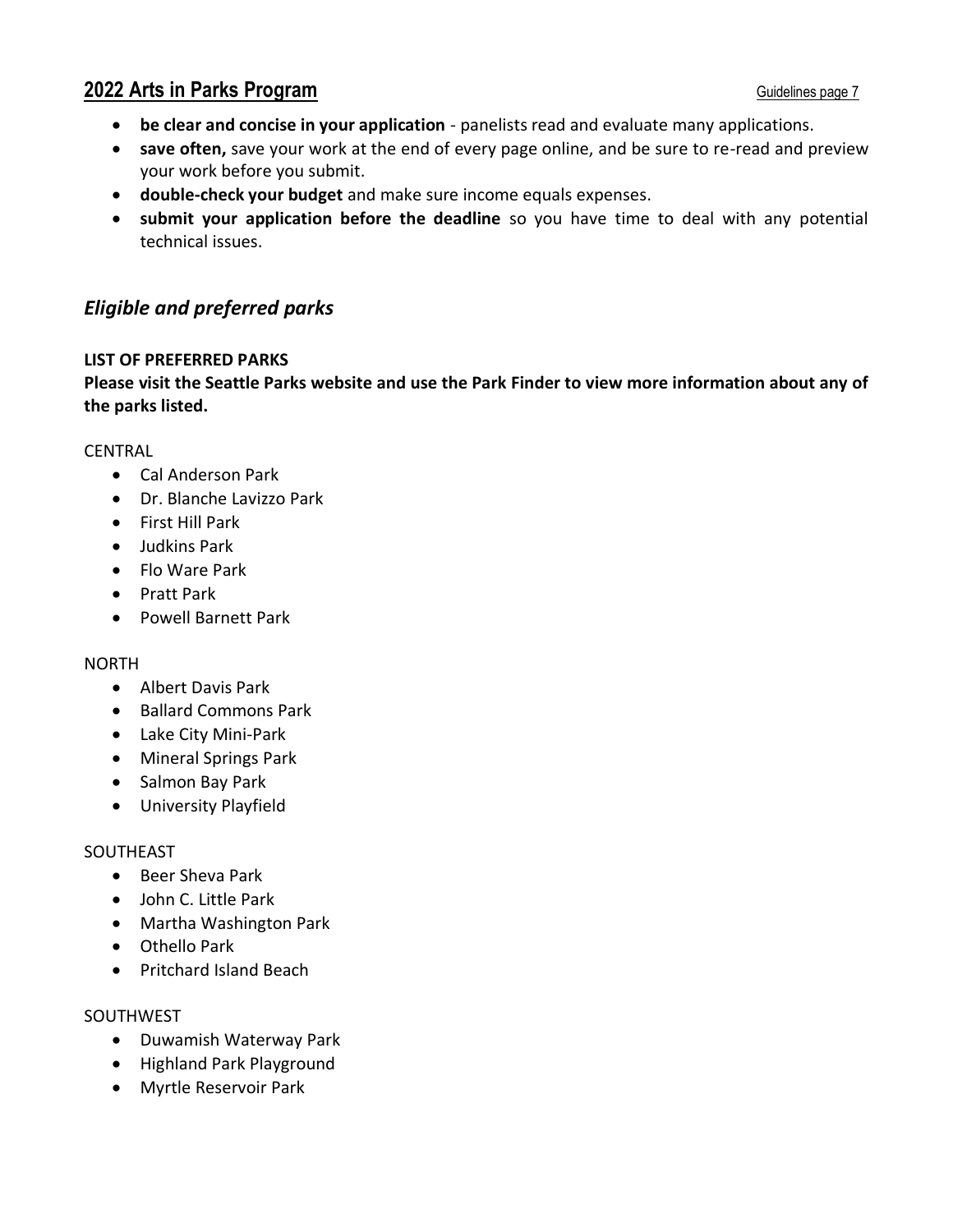- Roxhill Park
- Westcrest Park

#### **LIST OF INELIGIBLE PARKS**

**Downtown or Center City parks are NOT eligible for Arts in Parks funded projects. Other funding sources are available for projects in these parks.**

2100 Westlake Alaskan Way Blvd Bell Street BLVD Belltown P-Patch Cascade Playground City Hall Park Denny Regrade OLA Donnie Chin International Children's Park Elliott Bay Bike Path Freeway Park Hing Hay Park Kobe Terrace McGraw Square Myrtle Edwards Occidental Square Pier 62/63 Pioneer Square Park Plymouth Pillars Park and Off Leash Area Prefontaine Place South Lake Union Tilikum Place Union Station Square Victor Steinbrueck Waterfront Park Washington Street Boat Landing Westlake Square Westlake Park

**The following playfields, parks, and green spaces are NOT eligible for Arts in Parks funded projects. Many of these playfields and parks benefit from Community Centers which have funding sources available or other sources of support for projects in these parks.**

Alki Playground Ballard Playground Bitter Lake Playfield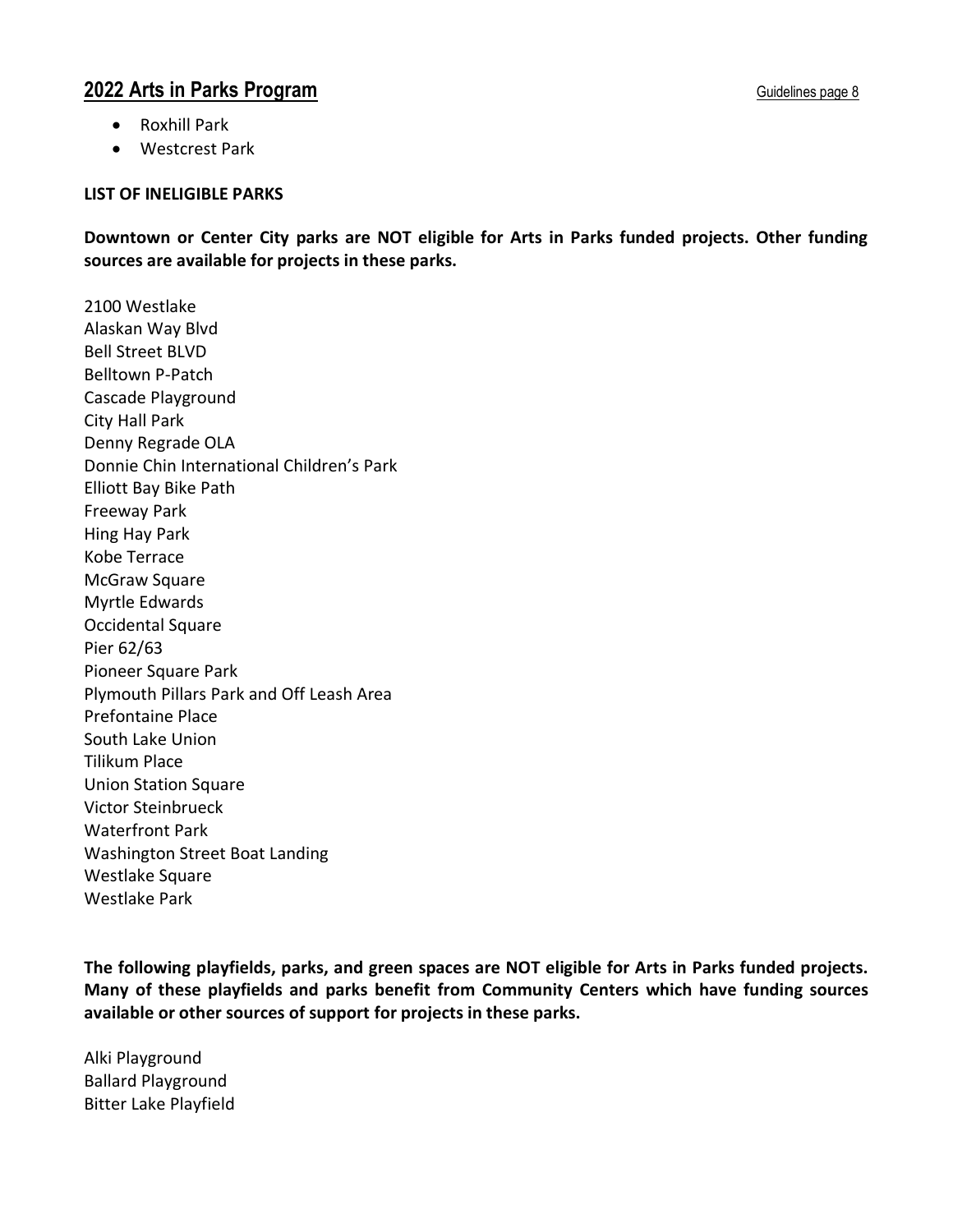Camp Long Carkeek Park Delridge Playfield Discovery Park Garfield Playfield Green Lake Playfield Hiawatha Playfield Laurelhurst Playfield Loyal Heights Playfield Magnolia Playfield Magnuson Park Meadowbrook Playfield Miller Playfield Montlake Playfield Northgate Park Rainier Beach Playfield Rainier Playfield Ravenna-Eckstein Park South Park Playground Van Asselt Playground Walt Hundley Playfield West Queen Anne Playfield Yesler Terrace Park

# *ARTS Funding Policies*

### **Commitment to Racial Equity**

The Seattle Office of Arts & Culture commits to an anti-racist work practice that centers the creativity and leadership of people of color - those most impacted by structural racism - to move toward systems that benefit us all. We also acknowledge that we are on Indigenous land, the traditional territories of the Coast Salish people.

We envision a city of people whose success, safety and health are not pre-determined by their race. A city where all artists, performers, writers and creative workers have the freedom, agency and platform to share and amplify their stories, art, cultures and experiences. At the same time, we acknowledge that our actions - both conscious and unconscious, past and present - have benefited some communities while limiting opportunities and outcomes for communities of color. We work toward our vision by addressing and working to eliminate institutional racism in our programs, policies and practices.

In alignment with the City's [Race and Social Justice Initiative,](http://www.seattle.gov/rsji) we seek new solutions that use arts as a strategy to drive not only our office, but the City as a whole toward racial equity and social justice. We will continue to break barriers and build arts-integrated tools that challenge the status quo, and push us toward the inclusive society we envision.